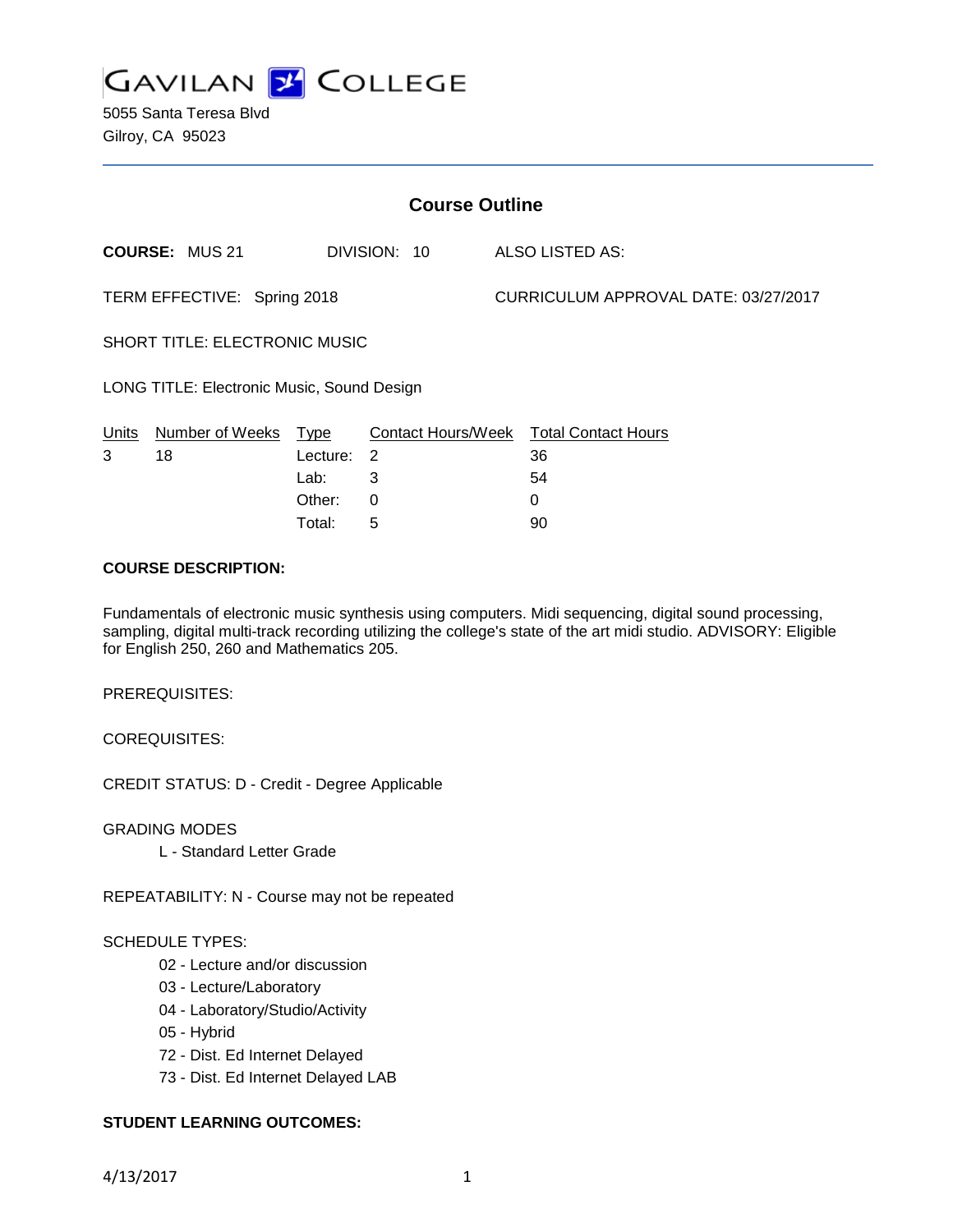1. Use basic terminology appropriately, use digital music hardware and software to create and record music to CD or DVD

Measure of assessment: midterm/final exam/

2. Create assigned soundforms using digital adsr envelope generators

Measure of assessment: demonstration

3. Work together to create background music for video/film and live theater

Measure of assessment: project

### **CONTENT, STUDENT PERFORMANCE OBJECTIVES, OUT-OF-CLASS ASSIGNMENTS**

Curriculum Approval Date: 03/27/2017 WEEK 1 3 HOURS Introduction. Computer and software tutorial. 6 hours assigned reading, self-paced lab. Student performance objectives: students will use tutorials WEEK 2 3 HOURS Survey of equipment; basic signal routing; recording to CD/DVD. 6 hours assigned reading, self-paced lab. Student performance objectives: students will use signal routing procedures WEEK 3 3 HOURS Sound envelopes. Adsr. Attack, decay, sustain and release aspects of envelopes. Create assigned sounds. 6 hours assigned reading, self-paced lab. Student performance objectives: students will identify and create different waveforms WEEK 4 3 HOURS Online resources. Help. Downloading samples. 6 hours assigned reading, self-paced lab. Student performance objectives: students will download and use samples WEEK 5 3 HOURS Sequencing. Real time digital input. Step recording. 6 hours assigned reading, self-paced lab. Student performance objectives: students will use real time and step input techniques WEEK 6 3 HOURS Individual project: 3 minute digital soundscape utilizing software and hardware synthesizers. 6 hours assigned reading, self-paced lab. Student performance objectives: students will create original electronic music WEEK 7 3 HOURS Demonstrations. Individual presentations during 7th and 8th week. 6 hours assigned reading, self-paced lab. Student performance objectives: students will create original electronic music WEEK 8 3 HOURS Demonstrations continue. 6 hours assigned reading, self-paced lab. Student performance objectives: students will create original

electronic music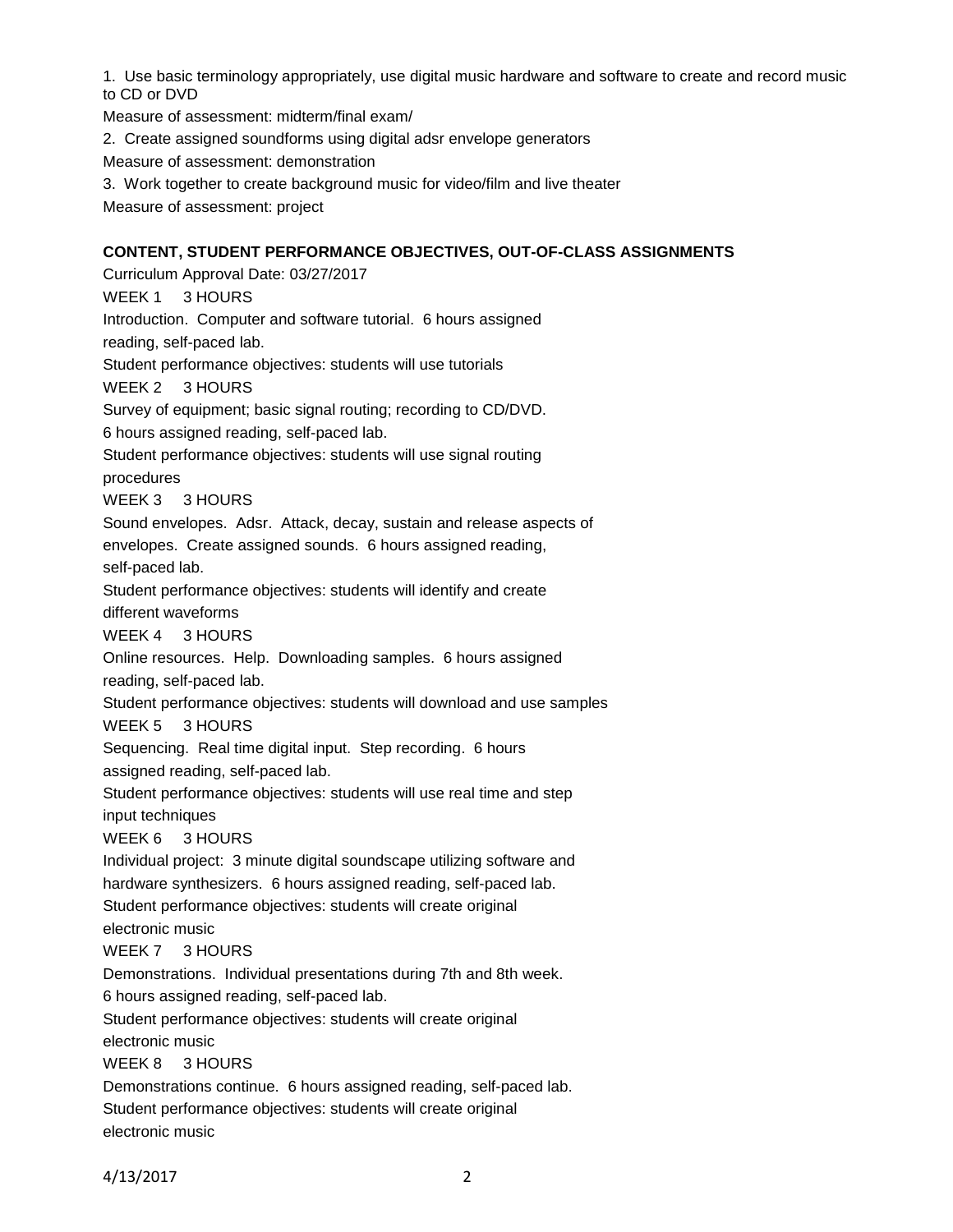### WEEK 9 3 HOURS

Review and midterm exam. 6 hours assigned reading, self-paced lab. Student performance objectives: students will create original electronic music WEEK 10 3 HOURS Group project: creating and synchronizing music with assigned video clip. 6 hours assigned reading, self-paced lab. Student performance objectives: students will create original electronic music WEEK 11 3 HOURS Demonstration of group project in 11th and 12th week. 6 hours assigned reading, self-paced lab. Student performance objectives: students will create original electronic music WEEK 12 3 HOURS Group demonstration continues. 6 hours assigned reading, self-paced lab. Student performance objectives: students will create original electronic music WEEK 13 3 HOURS Notation and text. Compile printed score from digital 1 minute sequence 6 hours assigned reading, self-paced lab. Student performance objectives: students will create original electronic music WEEK 14 3 HOURS Sound design for theater production. Overview and examples. 6 hours assigned reading, self-paced lab. Student performance objectives: students will create original electronic music WEEK 15 3 HOURS Group/individual project. Work from script to create and digitally record theater soundtrack. 6 hours assigned reading, self-paced lab. Student performance objectives: students will create original electronic music WEEK 16 3 HOURS Individual/group assistance on projects. 6 hours assigned reading, self-paced lab. Student performance objectives: students will create original electronic music WEEK 17 3 HOURS Presentation of projects. 6 hours assigned reading, self-paced lab. WEEK 18 2 HOURS Final exam 1. Listen to and if possible, tape effects from TV, radio, videos (movies). Analyze sound and suggest ways to duplicate in studio. 2. Observe equipment used in TV or live performance. Explain

4/13/2017 3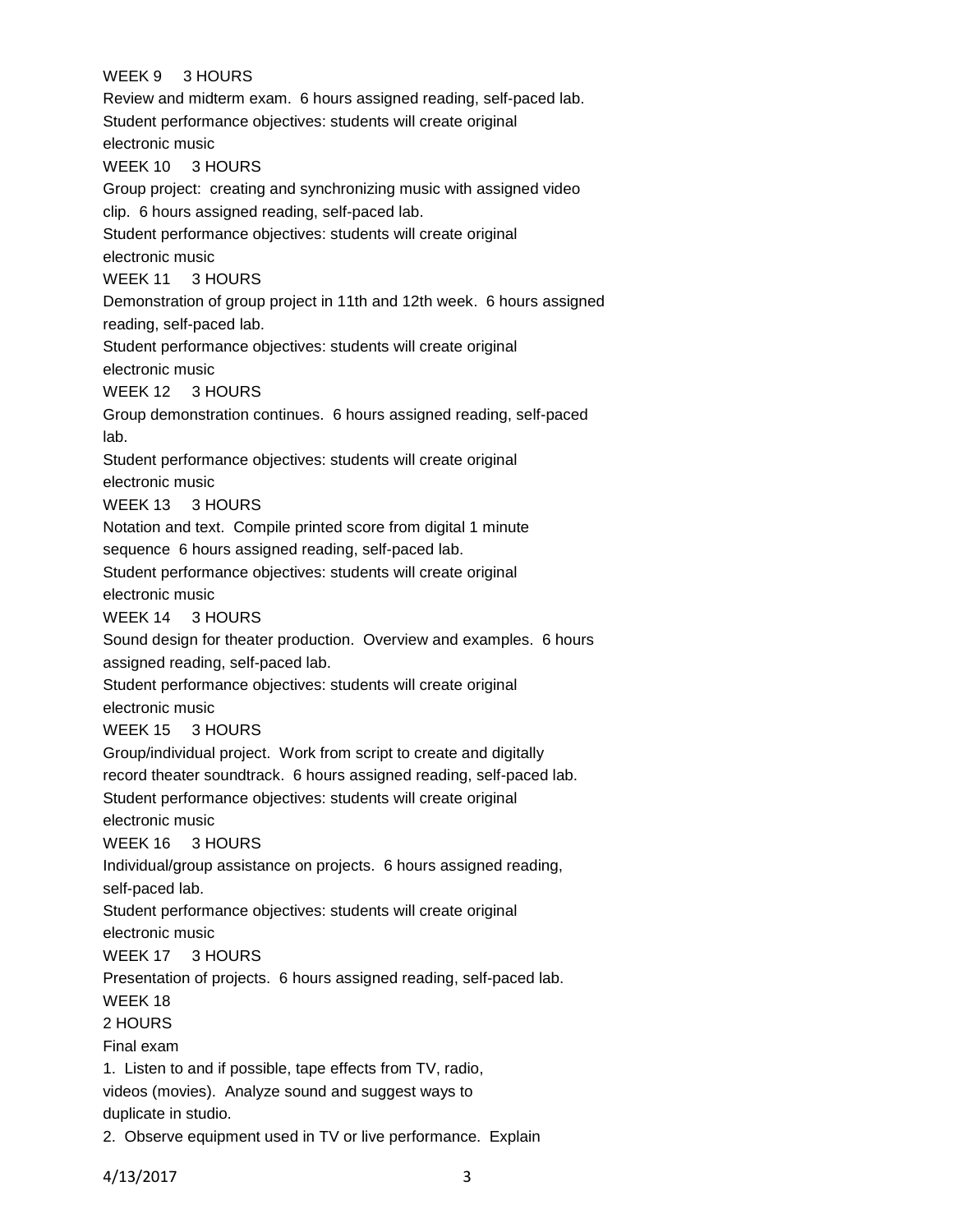effects they create.

3. Read trade and professional publications, especially magazines.

4. Construct on paper theoretical sound scenes and suggest how these could be realized in studio.

5. Attend seminars on new equipment (Guitar Showcase has free ones on Monday nights).

6. Attend live theater productions and note existing effects,

or those you would add.

7. Read technical manuals (check-out) for existing equipment.

8. Work with others in course to design sounds.

9. Work in Midi Studio (schedule with tutors).

10. Explore effects of common sounds used uncommonly (backwards, in extreme registers, etc.)

11. Use analog sounds in unusual ways to create new possibilities (i.e., record whistle and play back at extremely slow speed).

## **METHODS OF INSTRUCTION:**

Lectures, class discussions, individualized instruction.

### **METHODS OF EVALUATION:**

Writing assignments Percent of total grade: 40.00 % 40% - 45% Audio projects Problem-solving assignments Percent of total grade: 20.00 % 20% - 25% Presentations Skill demonstrations Percent of total grade: 10.00 % 10% - 15% Class performance Objective examinations Percent of total grade: 25.00 % 25% - 35% Multiple choice; True/false; Matching items; Completion

# **OUT OF CLASS ASSIGNMENTS:**

Required Outside Hours: Assignment Description: SAMPLE OF ASSIGNMENT AND OUTSIDE HOURS- SEE COURSE CONTENT FOR ALL OUTSIDE HOURS MUSIC 21 Week 3 Assignment Read chapter 3 of MIDI Manual pp. 47-71 Read the associated web pages for reference: https://en.wikipedia.org/wiki/Sine\_wave https://en.wikipedia.org/wiki/Sawtooth\_wave https://en.wikipedia.org/wiki/Square\_wave https://en.wikipedia.org/wiki/Triangle\_wave https://en.wikipedia.org/wiki/Synthesizer#ADSR\_envelope VIDEO Attack/Sustain/Decay/Release: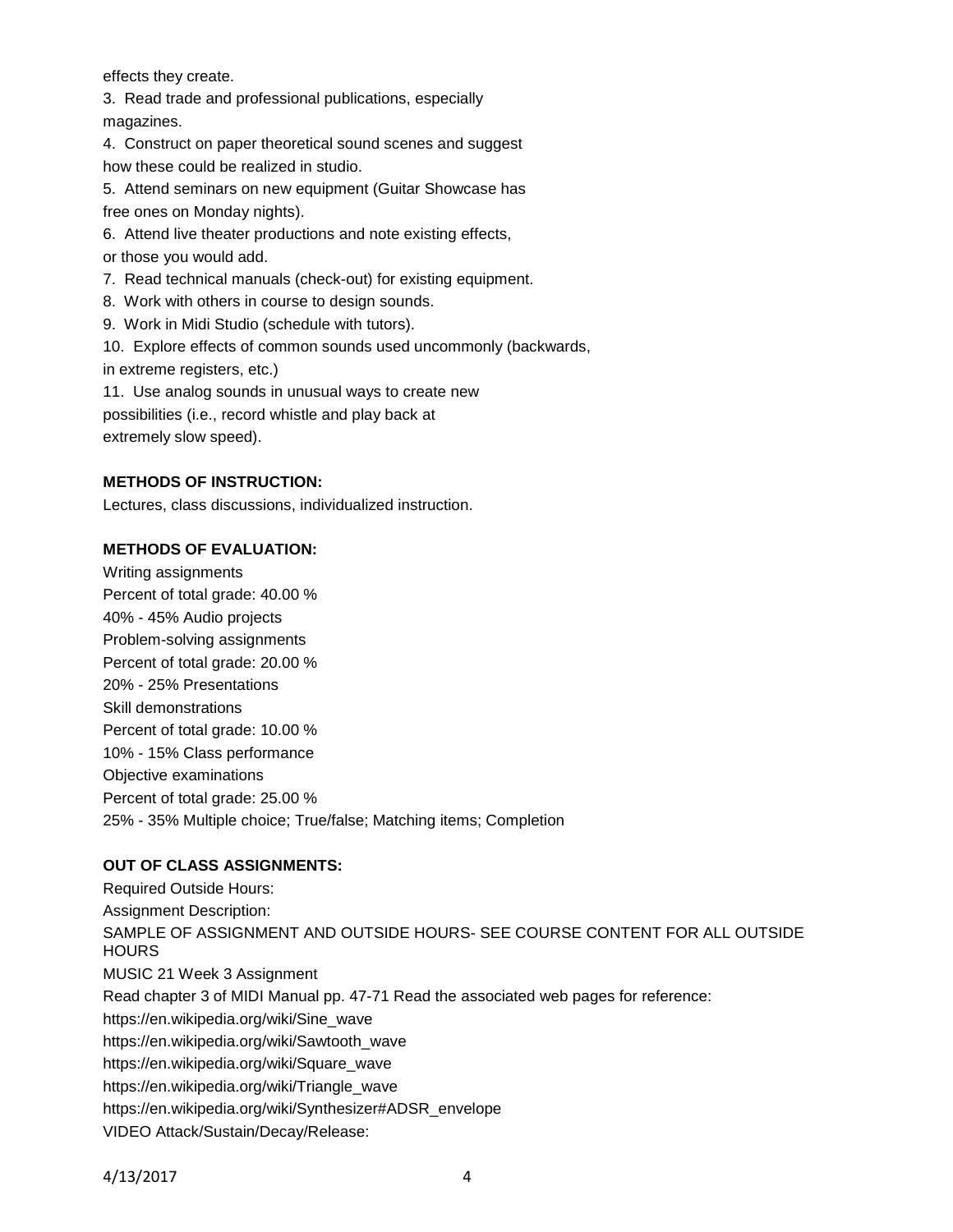https://www.youtube.com/watch?v=A6pp6OMU5r8 QUIZ- Short answer essay: What are the two types of MIDI cable? Label the pins for a Standard MIDI cable. Label the pins for a Phantom Power MIDI cable. How many MIDI Jacks (Ports) are there? Define MIDI in: Define MIDI out: Define MIDI through: What are two other MIDI connections used today? What is a MIDI Interface? What are Keyboard Controllers? What are Foot Controllers? What does ADSR stand for? What is the definition of each component of the ADSR envelope?

# **REPRESENTATIVE TEXTBOOKS:**

Required Representative Textbooks Sam McGuire. Modern Midi . Focal Press,2014. Additional resources will be online links and webpages

### **ARTICULATION and CERTIFICATE INFORMATION**

Associate Degree: GAV C1, effective 200570 CSU GE: IGETC: CSU TRANSFER: Transferable CSU, effective 200570 UC TRANSFER: Not Transferable

#### **SUPPLEMENTAL DATA:**

Basic Skills: N Classification: Y Noncredit Category: Y Cooperative Education: Program Status: 1 Program Applicable Special Class Status: N CAN: CAN Sequence: CSU Crosswalk Course Department: MUS CSU Crosswalk Course Number: 21 Prior to College Level: Y Non Credit Enhanced Funding: N Funding Agency Code: Y In-Service: N Occupational Course: E

4/13/2017 5